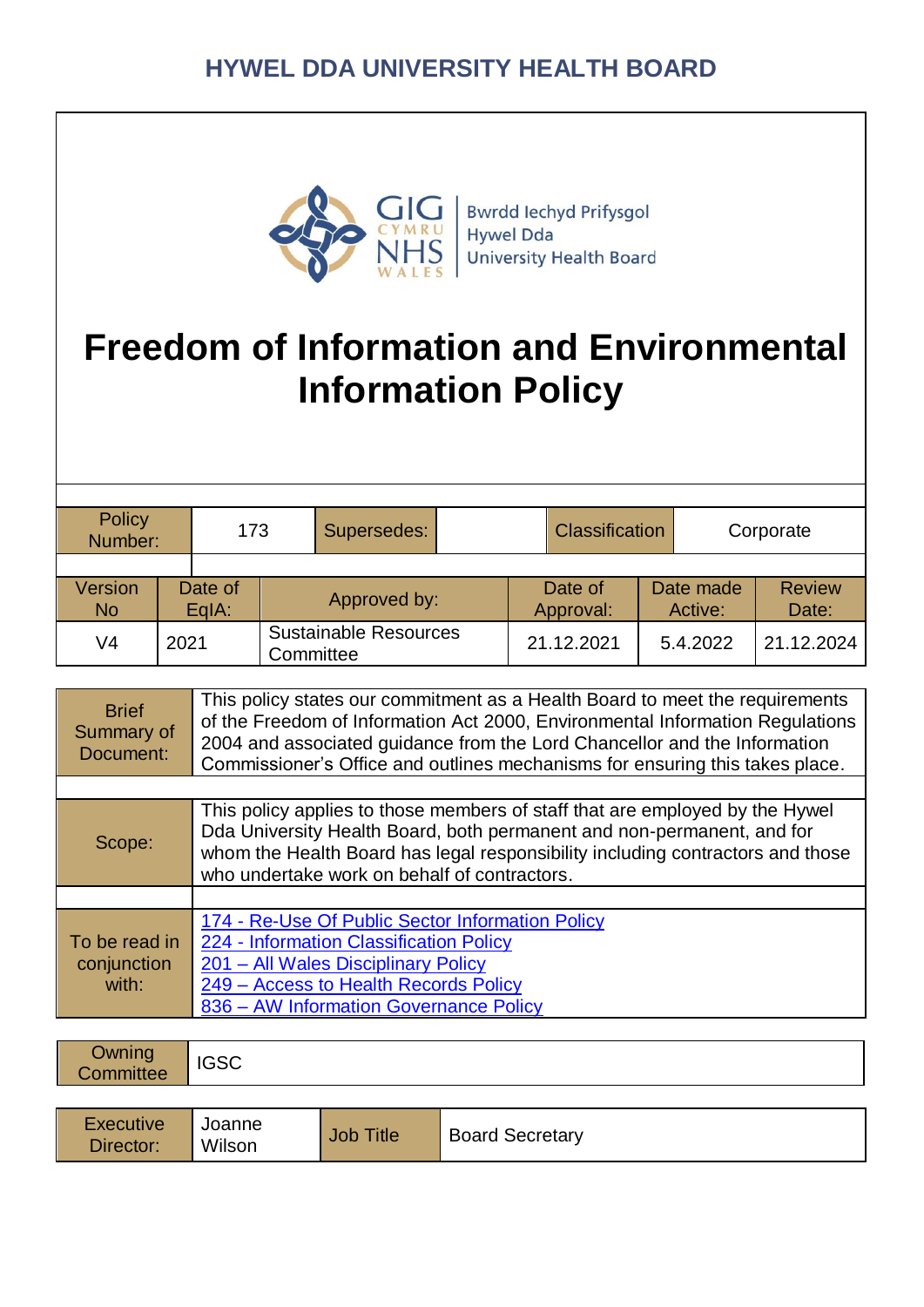| <b>Reviews and updates</b> |                                                                                 |                   |  |  |  |
|----------------------------|---------------------------------------------------------------------------------|-------------------|--|--|--|
| Version<br>no:             | <b>Summary of Amendments:</b>                                                   | Date<br>Approved: |  |  |  |
|                            | <b>New Policy</b>                                                               | 01/03/2014        |  |  |  |
| 2                          | Reviewed                                                                        | 14/06/2013        |  |  |  |
|                            | Amended – added flowchart                                                       | 30/07/2013        |  |  |  |
| 3                          | Reviewed                                                                        | 26/06/2018        |  |  |  |
|                            | Link to the new All Wales Information Governance Policy added to<br>front sheet | 11/09/2019        |  |  |  |
| 4                          | Complete review of policy                                                       | 21/12/2021        |  |  |  |

#### Glossary of terms

| Acronym     | ∣erm.                                             |
|-------------|---------------------------------------------------|
| <b>FOI</b>  | Freedom of Information                            |
| <b>EIR</b>  | <b>Environmental Information Regulations 2004</b> |
| <b>GDPR</b> | <b>General Data Protection Regulations 2016</b>   |
| <b>DPA</b>  | Data Protection Act 2018                          |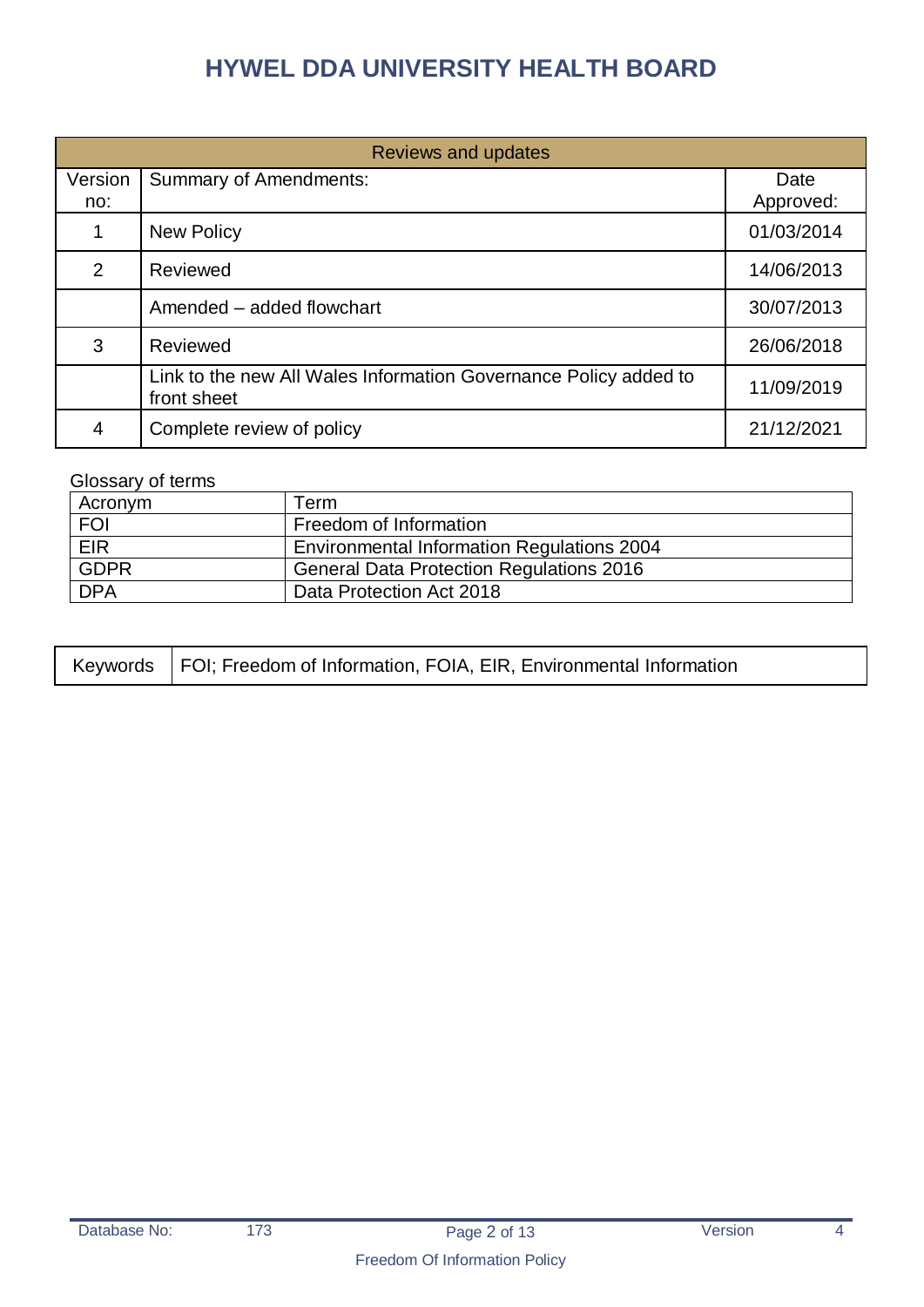|                  | Contents                                              |  |
|------------------|-------------------------------------------------------|--|
| 1.               |                                                       |  |
| 2.               |                                                       |  |
| 3.               |                                                       |  |
| 4.               |                                                       |  |
| 5.               |                                                       |  |
| 6.               |                                                       |  |
| $\overline{7}$ . |                                                       |  |
| 8.               |                                                       |  |
| 9.               |                                                       |  |
| 10.              |                                                       |  |
| 11.              |                                                       |  |
| 12.              |                                                       |  |
| 13.              |                                                       |  |
| 14.              |                                                       |  |
| 15.              |                                                       |  |
| 16.              |                                                       |  |
| 17.              |                                                       |  |
| 18.              |                                                       |  |
|                  |                                                       |  |
|                  |                                                       |  |
|                  |                                                       |  |
| 19.              |                                                       |  |
| 20.              |                                                       |  |
| 21.              |                                                       |  |
| 22.              |                                                       |  |
| 23.              | APPENDIX A – <b>@Mindelectual Construction (2008)</b> |  |
| 24.              | APPENDIX B - INTERNAL REVIEW PROCESS FLOWCHART 13     |  |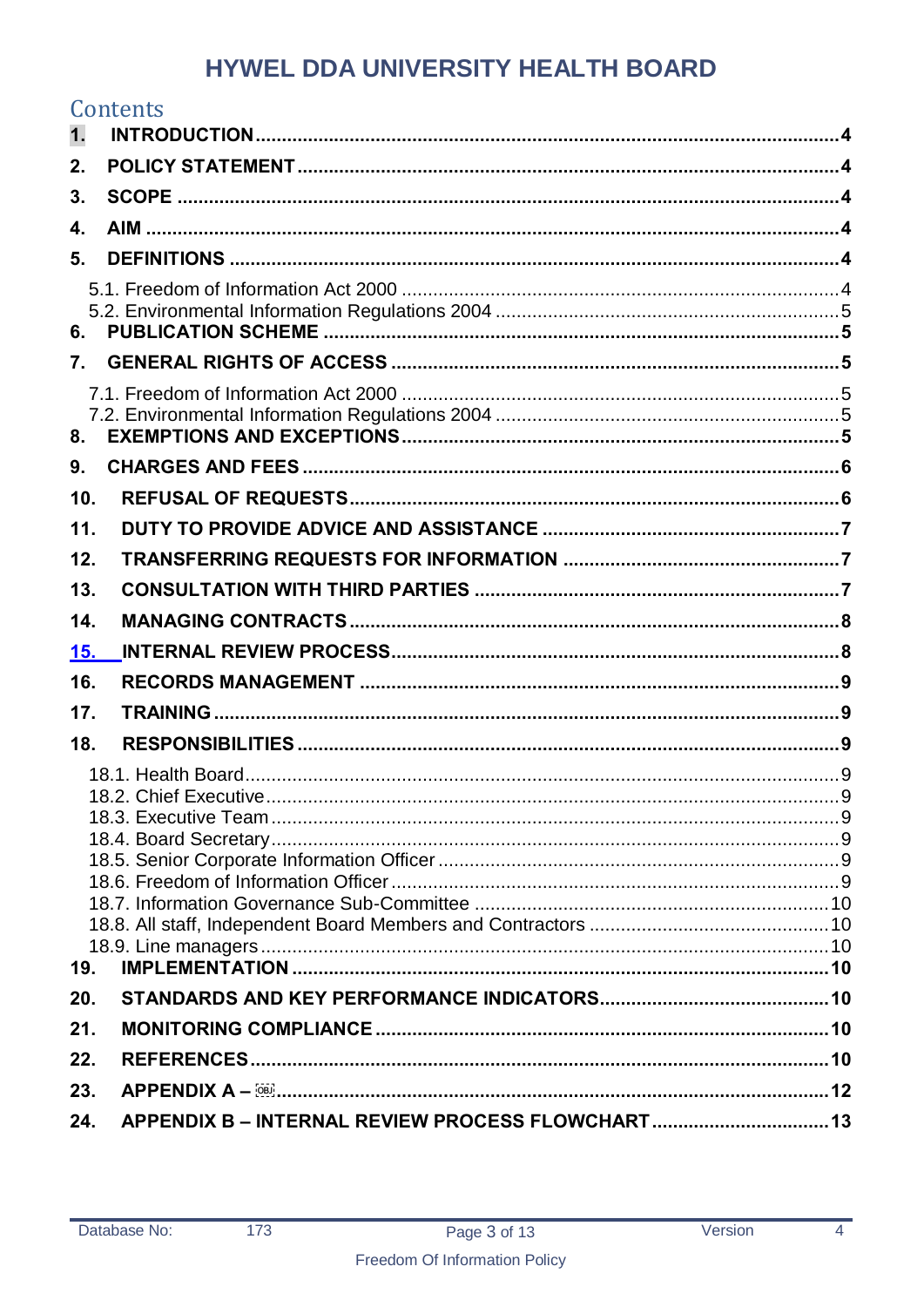### <span id="page-3-0"></span>1. **INTRODUCTION**

This document sets out the Freedom of Information and Environmental Information Policy for Hywel Dda University Health Board (Health Board). It explains what Hywel Dda University Health Board will do to meet its obligations under the Freedom of Information Act 2000 (hereafter referred to as the Act) and Environmental Information Regulations 2004 (hereafter referred to as the Regulations).

This policy is guided by the *Code of Practice under Section 45 of the Freedom of Information Act 2000* and the *Code of Practice on the discharge of the obligations of public authorities under the Environmental Information Regulations 2004 issued under Regulation 16 of the Regulations.*

This policy is supported by operational procedures for help in complying with both the Act and the Regulations.

The Act replaces the Code of Practice on Openness in the NHS.

### <span id="page-3-1"></span>2. **POLICY STATEMENT**

The Health Board supports the Government's commitment to greater openness in the public sector. The Act will further this aim of greater openness, by enabling members of the public to be able to access key information, encouraging an open and transparent view of its activity. The Health Board will make such information available in a range of formats, as required, to meet the needs of the person requesting the information.

The Health Board believes that individuals also have a right to privacy and confidentiality. This policy does not overturn the common law duty of confidence or the statutory provisions that prevent disclosure of personal identifiable information. The release of such information is covered by the General Data Protection Regulations 2016 and Data Protection Act 2018 which replaced the Data Protection Act 1998, and the Access to Health Records Act 1990, and is dealt with in other relevant policies including the Health Board's 238 – Information Governance Framework and 249 - Access to Health Records documents. However, it must be noted that some personal information may be released under the provisions of the Act.

### <span id="page-3-2"></span>3. **SCOPE**

This policy applies to all Health Board employees, contractors and those who undertake work on behalf of contractors.

### <span id="page-3-3"></span>4. **AIM**

The aim of the policy will be to provide a framework within which the Health Board will operate to ensure its compliance with the statutory legislation.

### <span id="page-3-4"></span>5. **DEFINITIONS**

### <span id="page-3-5"></span>5.1. **Freedom of Information Act 2000**

"The Freedom of Information Act 2000 provides public access to information held by public authorities. It does this in two ways:

- Public Authorities are obliged to publish certain information about their activities
- Members of the public are entitled to request information from public authorities

The Act covers any recorded information that is held by a public authority." ICO, 2021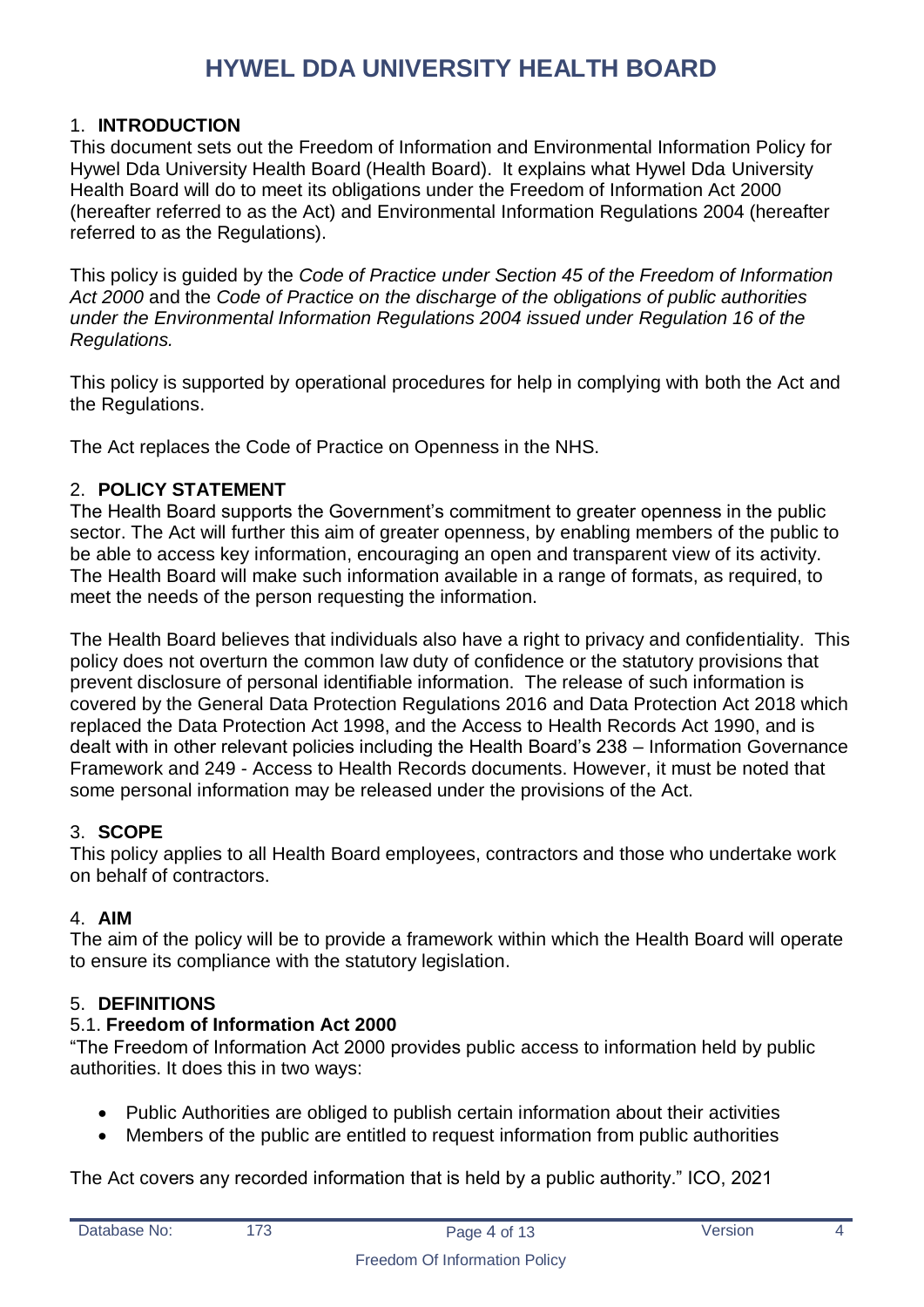### <span id="page-4-0"></span>5.2. **Environmental Information Regulations 2004**

"The Environmental Information Regulations 2004 provide public access to environmental information held by public authorities. The Regulations do this in two ways:

- Public authorities must make environmental information available proactively
- Members of the public are entitled to request environmental information from public authorities.

The Regulations cover any recorded information held by a public authority." ICO,2021

### <span id="page-4-1"></span>6. **PUBLICATION SCHEME**

Section 19 of the Act makes it the duty of every public authority to adopt a Publication Scheme.

The Health Board's Publication Scheme details the information that it has published or intends to publish in the future. It details the format in which the information is available and whether or not a charge will be made for the provision of that information. The Publication Scheme is available on the Health Board's website [https://hduhb.nhs.wales/about-us/governance](https://hduhb.nhs.wales/about-us/governance-arrangements/freedom-of-information/our-publication-scheme/)[arrangements/freedom-of-information/our-publication-scheme/](https://hduhb.nhs.wales/about-us/governance-arrangements/freedom-of-information/our-publication-scheme/) and is downloadable free of charge. The contents of the Publication Scheme will be reviewed and updated on an annual basis.

The Health Board publishes the responses to its requests for information under FOI and EIR on its disclosure log, which can be accessed via the following link: [https://hduhb.nhs.wales/about-us/governance-arrangements/freedom-of](https://hduhb.nhs.wales/about-us/governance-arrangements/freedom-of-information/disclosure-log/)[information/disclosure-log/](https://hduhb.nhs.wales/about-us/governance-arrangements/freedom-of-information/disclosure-log/)

### <span id="page-4-2"></span>7. **GENERAL RIGHTS OF ACCESS**

### <span id="page-4-3"></span>7.1. **Freedom of Information Act 2000**

The Act stipulates that requests for information under the General Rights of Access must be received in writing and include the name of the requestor, an address for correspondence and a description of the information requested. As long as the request has a valid address for acknowledgment and response, this is acceptable. The Freedom of Information Officer will be able to provide assistance, if necessary. Requests transmitted by electronic means will be treated as written requests if they are received in legible form and contain sufficient information to process the request.

Under the Act, public authorities may take up to 20 working days to respond.

### <span id="page-4-4"></span>7.2. **Environmental Information Regulations 2004**

The Regulations state that requests for information can be made either verbally or in writing, although as a response is always required to be in writing, a name and contact details for correspondence will be required.

Under the Act, public authorities may take up to 20 working days to respond.

### <span id="page-4-5"></span>8. **EXEMPTIONS AND EXCEPTIONS**

Under both the Act and the Regulations, the expectation is that the information being requested will be disclosed. However, there are certain conditions whereby information may be withheld and these are subject to an exemption under the Act and an exception under the Regulations. There are two categories of exemptions and exceptions, absolute and qualified.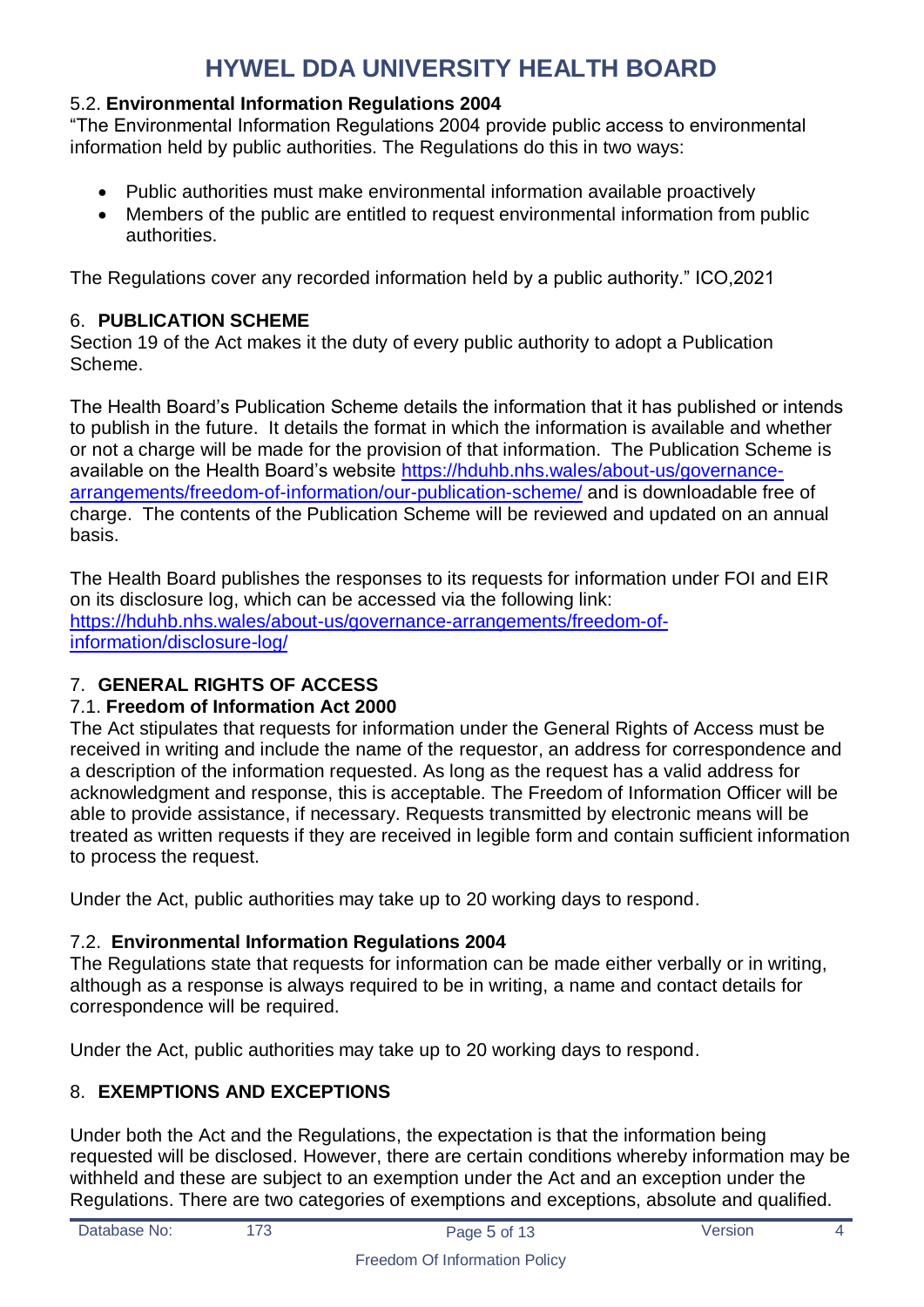**Absolute** – The decision to apply these exemptions/exceptions is final and do not need to be balanced with the public interest test.

**Qualified** – The decision to apply these exemptions/exceptions must be balanced by the public interest test.

#### **Public Interest Test**

The public interest will be considered in every case where a qualified exemption/exception may apply. Defining the public interest will vary according to the information being requested. It may often involve issues around accountability, transparent decision making and good management. When considering the public interest test in order to reach a decision on a qualified exemption/exception, the Health Board may seek appropriate professional advice (including legal advice) and comments from any third parties such as contractors, external companies etc.

Details of the exemptions/exceptions may be found on the Information Commissioner's Office website at [www.ico.org.uk.](http://www.ico.org.uk/)

The final decision on whether to apply an exemption/exception will be taken by the Freedom of Information Officer.

### <span id="page-5-0"></span>9. **CHARGES AND FEES**

### 9.1 **Freedom of Information 2000**

The Health Board will operate in accordance with the Freedom of Information (Appropriate Limit and Fees) Regulations 2004. These will determine appropriate limits on charges and fees, how they may be calculated and in what circumstances no fee should be levied. In exceptional circumstances, the Health Board may, at its own discretion, waive any applicable fees.

The following activities may be taken into account when estimating the cost of compliance, which is calculated at £25 per hour up to a limit of £450 (18 hours of staff time):

- determining whether the information is held;
- finding the requested information, or records containing the information;
- retrieving the information or records; and
- extracting the requested information from records.

### 9.2 **Environmental Information Regulations 2004**

A charge can be levied for any request under the Regulations. However, any charge must be reasonable and take account of the aim of the Regulations, which is to encourage straightforward access to environmental information.

The Health Board will use its discretion on when to apply a charge, and the final decision on this shall be taken by the Freedom of Information Officer.

### <span id="page-5-1"></span>10.**REFUSAL OF REQUESTS**

If the Health Board intends to refuse a request for information, the requestor will be informed of the reasons for this decision within 20 working days. The requestor will also be informed of their rights, conferred by Section 50 of the Act and Regulation 11, to appeal to the Information Commissioner against the decision, if they are not satisfied with the outcome of the Health Board's internal review procedure.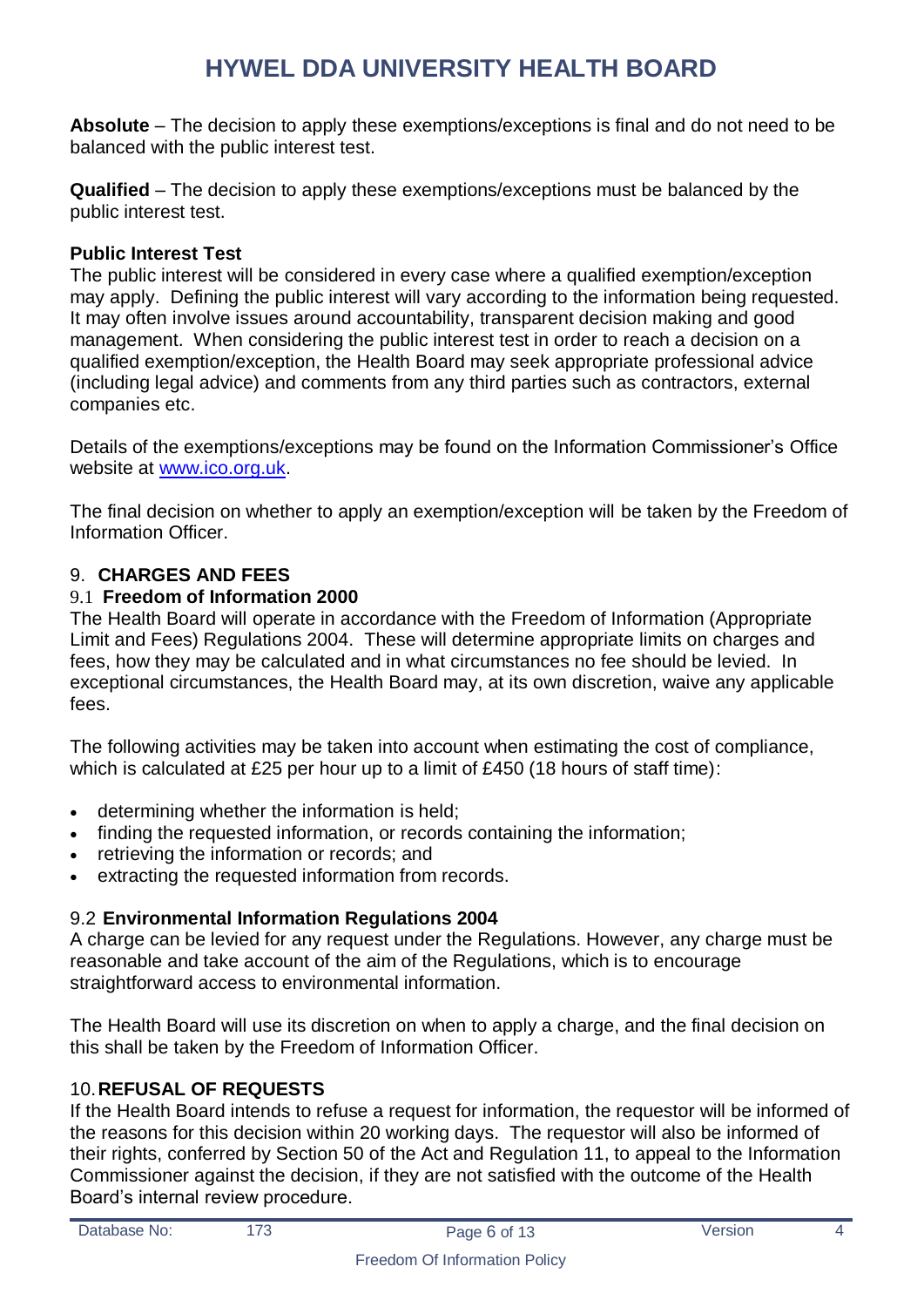If the Health Board decides to refuse to confirm or deny whether it holds the information requested and/or to refuse to provide that information, an exemption notice will be issued to the requestor within 20 working days which will:

- State the fact;
- Specify the exemption/exception in question; and
- Explain why the exemption/exception applies.

### <span id="page-6-0"></span>11.**DUTY TO PROVIDE ADVICE AND ASSISTANCE**

The Health Board will ensure that systems and procedures are in place to provide advice and assistance to members of the public who propose to make or have made requests for information. This is a duty under Section 16 of the Act and Regulation 9.

The Health Board will ensure that the systems and procedures to provide advice and assistance also conform to the Code of Practice under Section 45 of the Freedom of Information Act 2000 and the Code of Practice on the discharge of the obligations of public authorities under the Environmental Information Regulations 2004 issued under regulation 16 of the Regulations.

### <span id="page-6-1"></span>12.**TRANSFERRING REQUESTS FOR INFORMATION**

When responding to requests for information, The Health Board can only provide information that it holds. If it receives a request for information which it does not hold (or holds only in part) but which is held by another public authority, then it will consider what would be the most helpful way of assisting the requestor with their request. This is likely to involve:

- Informing the requestor that the information requested may be held by another public authority;
- Suggesting that the requestor re-applies to that authority;
- Providing the requestor with contact details for that authority;
- Transferring a request to the other body where they hold information relating to part of a request made to the Health Board, and vice versa, in line with this policy. Any transfer of the request must be with the consent of the requestor.

### <span id="page-6-2"></span>13.**CONSULTATION WITH THIRD PARTIES**

There will be instances where information requested under the Act and the Regulations will include information relating to third parties (i.e. references to organisations or individuals other than the Health Board). Such information will normally be disclosed unless:

- It is "personal data", as defined by the UK GDPR and in guidance issued by the Information Commissioner;
- Where disclosure without consent would constitute an actionable breach of confidence as described in Section 41 of the Act;
- Where a common law duty of confidence is owed (e.g. information concerning a deceased patient).

Where none of the conditions described above apply and where there are no other exemptions, the Health Board will normally be obliged to disclose the information requested. The Health Board will write to third parties to advise them of what information is being released and ask them to notify any concerns. However, the final decision rests with the Health Board.

The Health Board will only accept information from third parties in confidence if it is necessary to obtain that information in connection with the exercise of any of their functions and it would not be otherwise provided.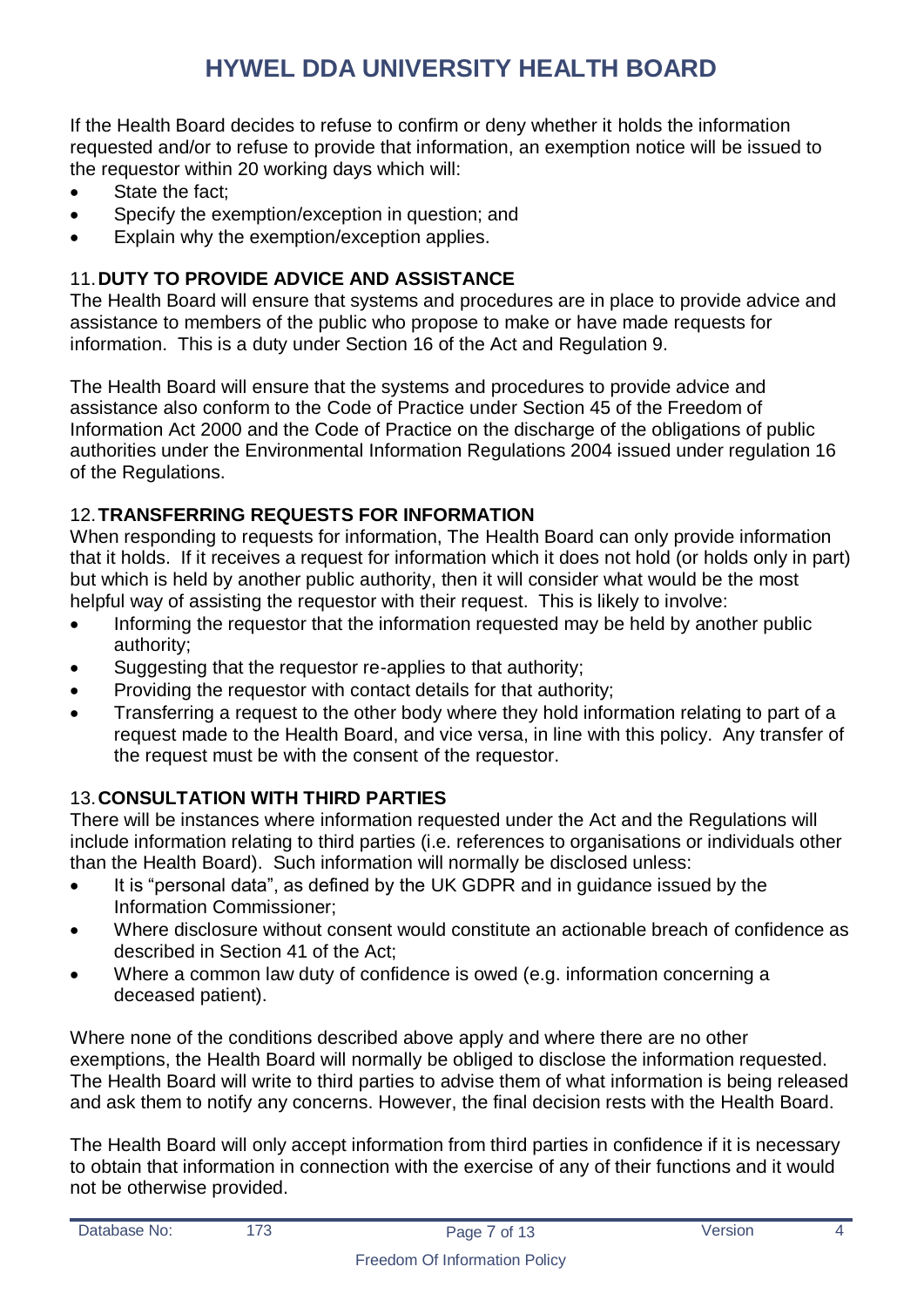The Health Board will not agree to hold information received from third parties "in confidence" unless the information has the necessary quality of confidence. Acceptance of any confidentiality provisions must be for good reasons and capable of being justified to the Information Commissioner.

### <span id="page-7-0"></span>14.**MANAGING CONTRACTS**

When entering into contracts, the Health Board will refuse to include contractual terms which seek to restrict the disclosure of information relating to the contract, beyond the restrictions permitted by the Act and the Regulations. Unless an exemption provided for under the Act or an exception provided under the Regulations is applicable in relation to any particular information, the Health Board will retain the right to disclose that information in response to a request, regardless of the terms of the contract.

When entering into contracts with non-public authority contractors, the Health Board may be asked to accept confidentiality clauses so that information relating to the terms of the contract, its value and performance are exempt from disclosure. Such clauses will be rejected wherever possible. Where exceptionally, it is necessary to include non-disclosure provisions in a contract, the Health Board will investigate the option of agreeing with the contractor a schedule of the contract which clearly identifies information which should not be disclosed. When drawing up any such schedule, the Health Board will be mindful that any restrictions on disclosure could potentially be overridden by obligations under the Act and that such confidentiality provisions must be for good reasons and be capable of being justified to the Information Commissioner's Office.

In order to avoid unnecessary secrecy, any such constraints on disclosure will be drawn as narrowly as possible and according to the individual circumstances of the case. Apart from such cases, the Health Board will not impose terms of secrecy on contractors.

### <span id="page-7-1"></span>15.**INTERNAL REVIEW PROCESS**

The requestor has a right to request the Health Board to undertake an internal review if they are dissatisfied with the response. Internal reviews will be investigated by an Executive Director and the outcome of the review will be formally documented and communicated to the requestor in writing within 20 working days.

When conducting an internal review of an FOI response, the following key factors will be considered:

- Whether the requestor was given adequate advice and guidance about their request for information;
- Whether the procedures for responding to requests for information were followed correctly in this instance;
- Whether, if an exemption/exception was applied, the reasons were explained adequately to the requestor.

Where information has been withheld, the application of any exemption/exception will be reexamined, as will any application of the public interest test in the case of a qualified exemption/exception.

When responding to requests for information, the Freedom of Information Officer will inform the requestor of the procedure for an internal review, as well as advising them of their right of appeal to the Information Commissioner's Office.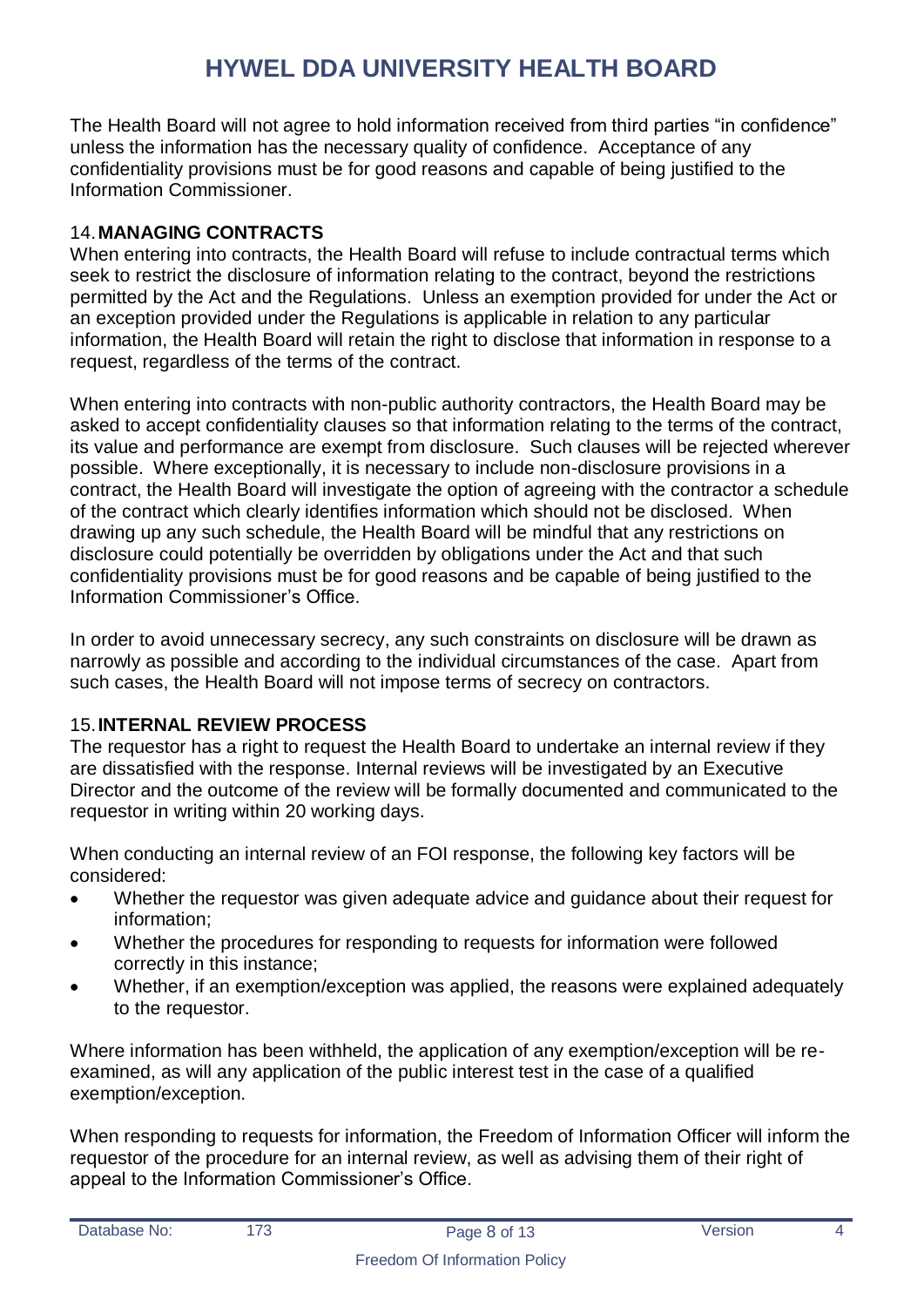If the requestor is still dissatisfied following the internal review process, the individual can appeal further to the Information Commissioner's Office if they feel that the Health Board has not complied with its obligations under the Freedom of Information Act 2000 or Environmental Information Regulations 2004.

### <span id="page-8-0"></span>16.**RECORDS MANAGEMENT**

The Health Board has systems and processes in place for managing its corporate records in both electronic and paper format in order to respond effectively to requests for information.

### <span id="page-8-1"></span>17.**TRAINING**

Freedom of Information and Environmental Information training is available to all staff via the corporate induction programme. The Senior Corporate Information Officer is responsible for arranging any additional specific training for staff groups.

A staff guide to Freedom of Information and Environmental Information requests is available on the intranet or on request from the Freedom of Information team. Additionally, a short guide to FOI and EIR is accessible to the public, via the Health Board's website, as well as being issued as an attachment with all acknowledgements.

### <span id="page-8-2"></span>18.**RESPONSIBILITIES**

#### <span id="page-8-3"></span>18.1. **Health Board**

The Health Board needs to have secure and robust information governance processes in place to ensure it meets its statutory responsibilities. Information Governance encompasses all aspects of information handling including Freedom of Information and Environmental Information.

#### <span id="page-8-4"></span>18.2. **Chief Executive**

The Chief Executive has ultimate responsibility for the organisation's compliance with the Act and the Regulations. Responsibility for bringing FOI/EIR issues to the Board is delegated to the Board Secretary.

### <span id="page-8-5"></span>18.3. **Executive Team**

The Executive Team is responsible for managing the internal review process, with a named Executive Director allocated to investigate internal reviews.

#### <span id="page-8-6"></span>18.4. **Board Secretary**

The Board Secretary has overall responsibility for the corporate function of the Health Board, including FOI and EIR requests.

### <span id="page-8-7"></span>18.5. **Senior Corporate Information Officer**

The Senior Corporate Information Officer will provide support and guidance to the Freedom of Information Officer, to ensure that the Health Board remains compliant with its duties under the Act and Regulations.

The Senior Corporate Information Officer will also ensure that all processes and procedures put in place have been tested to ensure they meet the requirements of the Act and the Regulations.

### <span id="page-8-8"></span>18.6. **Freedom of Information Officer**

The Freedom of Information Officer will manage the day to day FOI/EIR function, and ensure that all requests are fulfilled in accordance with the Health Board's statutory duty.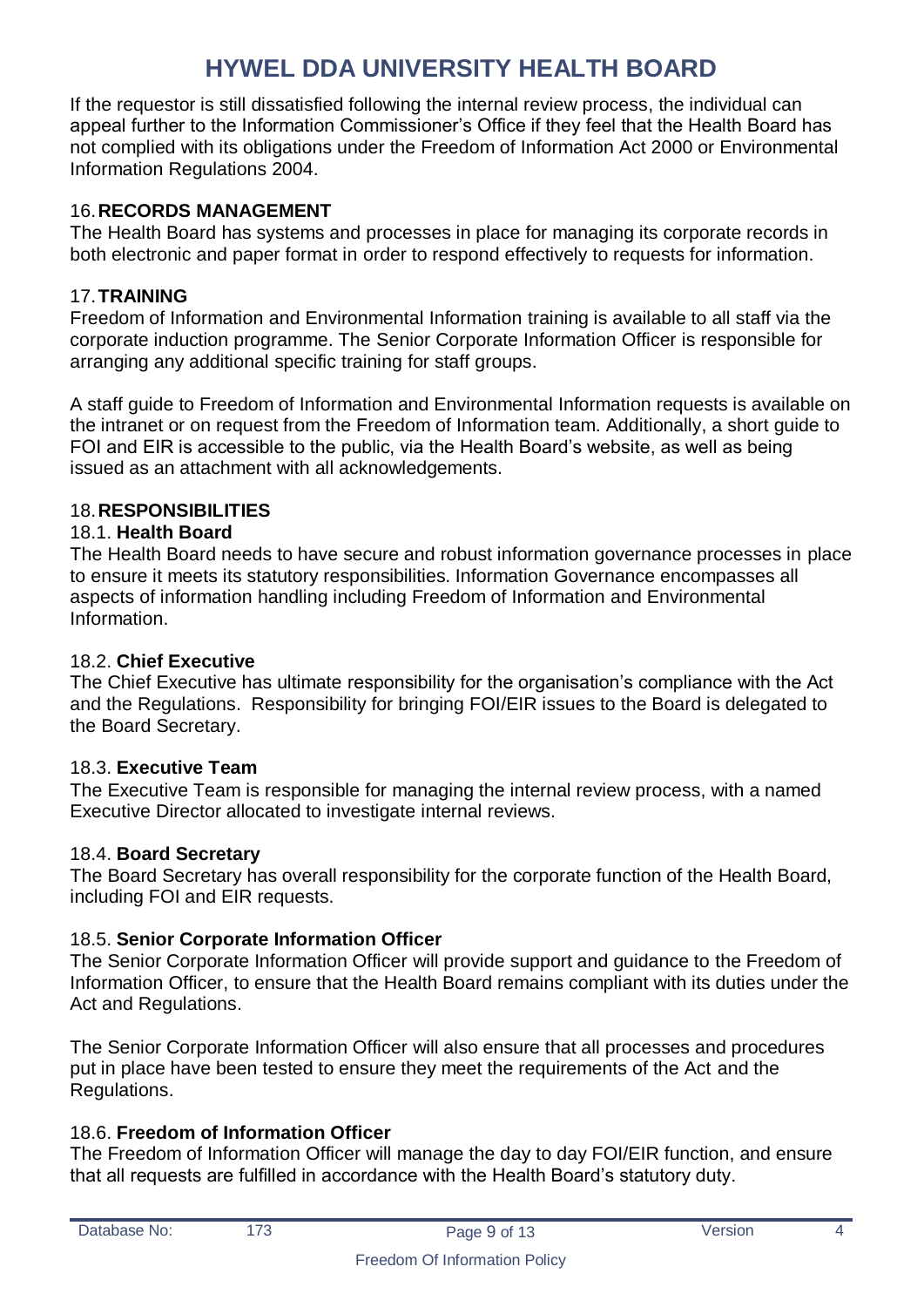#### <span id="page-9-0"></span>18.7. **Information Governance Sub-Committee**

The Information Governance Sub-Committee reports to the Sustainable Resource Commitee and comprises of key staff from the Health Board. The Information Governance Sub-Committee will oversee the development and updating of this policy and related procedures and ensure that awareness of FOI/EIR is maintained across the Health Board.

#### <span id="page-9-1"></span>18.8. **All staff, Independent Board Members and Contractors**

All staff, Independent Board members, contractors and those who undertake work on behalf of contractors are obliged to adhere to this policy. They should be familiar with the requirements of the Act and the Regulations and be aware of their personal responsibilities under the legislation.

#### <span id="page-9-2"></span>18.9. **Line managers**

Line managers must ensure that their staff are aware of this policy and how to deal with Freedom of Information and Environmental Information requests should they receive one.

#### <span id="page-9-3"></span>19.**IMPLEMENTATION**

It will be the responsibility of the Senior Corporate Information Officer to ensure that this policy is implemented effectively across the Health Board, through training.

Information Governance issues, including Freedom of Information and Environmental Information, will be highlighted on a routine basis through the Information Governance Sub - Committee to the Sustainable Resource Committee.

#### <span id="page-9-4"></span>20.**STANDARDS AND KEY PERFORMANCE INDICATORS**

The Senior Corporate Information Officer will regularly assess performance in meeting the standards and statutory timeframes of the *Code of Practice under Section 45 of the Freedom of Information Act 2000 and the Code of Practice on the discharge of the obligations of public authorities under the Environmental Information Regulations 2004 issued under regulation 16 of the Regulations*.

#### <span id="page-9-5"></span>21.**MONITORING COMPLIANCE**

The Health Board will review the Freedom of Information and Environmental Information arrangements to ensure compliance with this policy.

The FOI Officer will maintain records of all FOI/EIR requests for monitoring purposes in accordance with the Codes of Practice.

The Senior Corporate Information Officer will produce quarterly reports to the Information Governance Sub-Committee under delegated authority from Strategic Development and Operational Delivery Committee, to assess performance in meeting the statutory timeframes.

#### <span id="page-9-6"></span>22.**REFERENCES**

Freedom of Information Act 2000 – <http://www.legislation.gov.uk/ukpga/2000/36/contents>

Information Commissioners Office Freedom of Information Act webpage [http://www.ico.gov.uk/what\\_we\\_cover/freedom\\_of\\_information.aspx](http://www.ico.gov.uk/what_we_cover/freedom_of_information.aspx)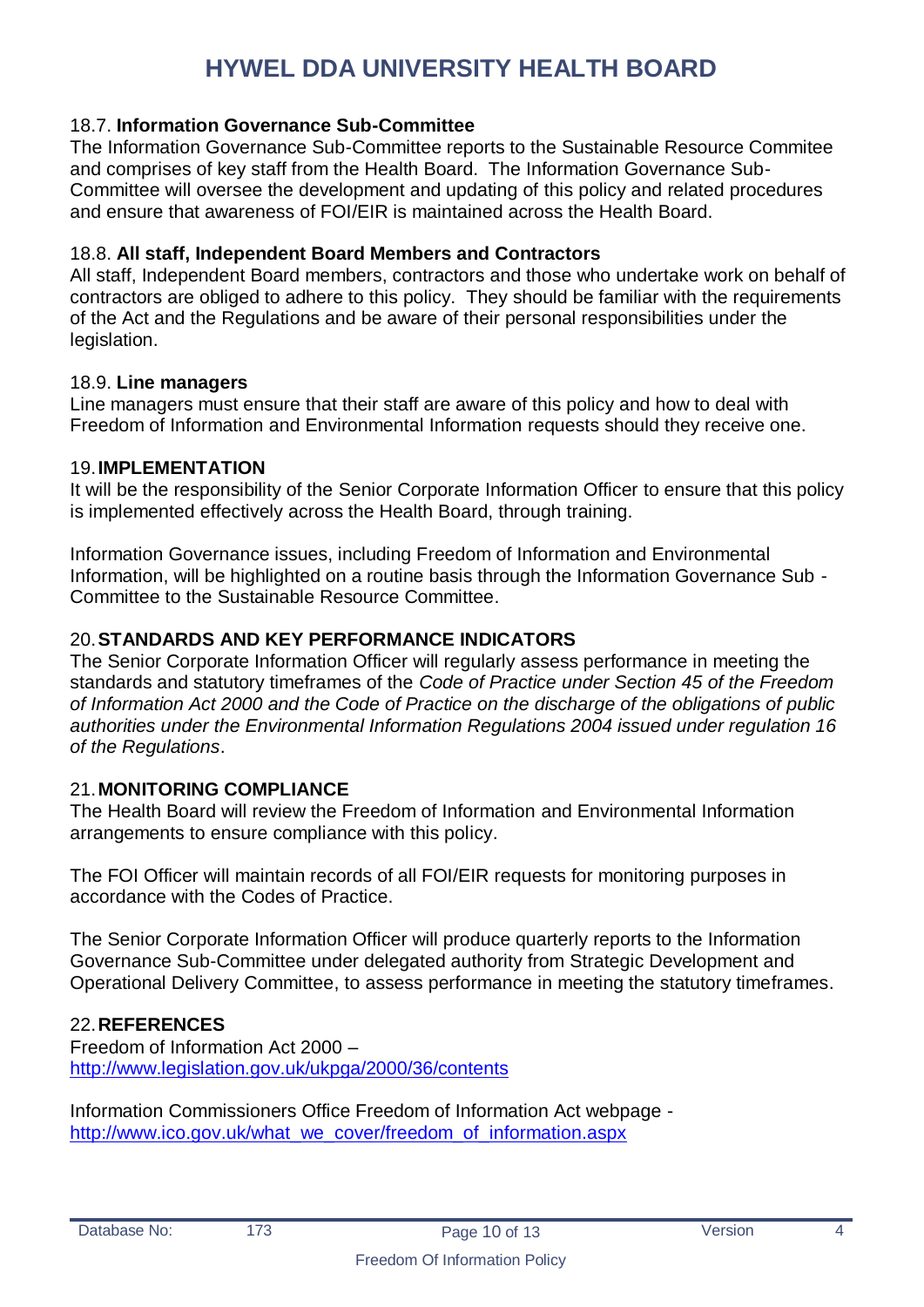Code of Practice under Section 45 of the Freedom of Information Act 2000 [https://assets.publishing.service.gov.uk/government/uploads/system/uploads/attachment\\_data/](https://assets.publishing.service.gov.uk/government/uploads/system/uploads/attachment_data/file/744071/CoP_FOI_Code_of_Practice_-_Minor_Amendments_20180926_.pdf) [file/744071/CoP\\_FOI\\_Code\\_of\\_Practice\\_-\\_Minor\\_Amendments\\_20180926\\_.pdf](https://assets.publishing.service.gov.uk/government/uploads/system/uploads/attachment_data/file/744071/CoP_FOI_Code_of_Practice_-_Minor_Amendments_20180926_.pdf)

Environmental Information Regulations 2004 <https://www.legislation.gov.uk/uksi/2004/3391/made>

Information Commissioners Office Environmental Information Regulations webpage – <http://ico.org.uk/for-organisations/guide-to-the-environmental-information-regulations/>

Code of Practice on the discharge of the obligations of public authorities under the Environmental Information Regulations 2004 issued under regulation 16 of the Regulations – [https://ico.org.uk/media/for-organisations/documents/2013835/eir-regulation-16-code-of](https://ico.org.uk/media/for-organisations/documents/2013835/eir-regulation-16-code-of-practice.pdf)[practice.pdf](https://ico.org.uk/media/for-organisations/documents/2013835/eir-regulation-16-code-of-practice.pdf)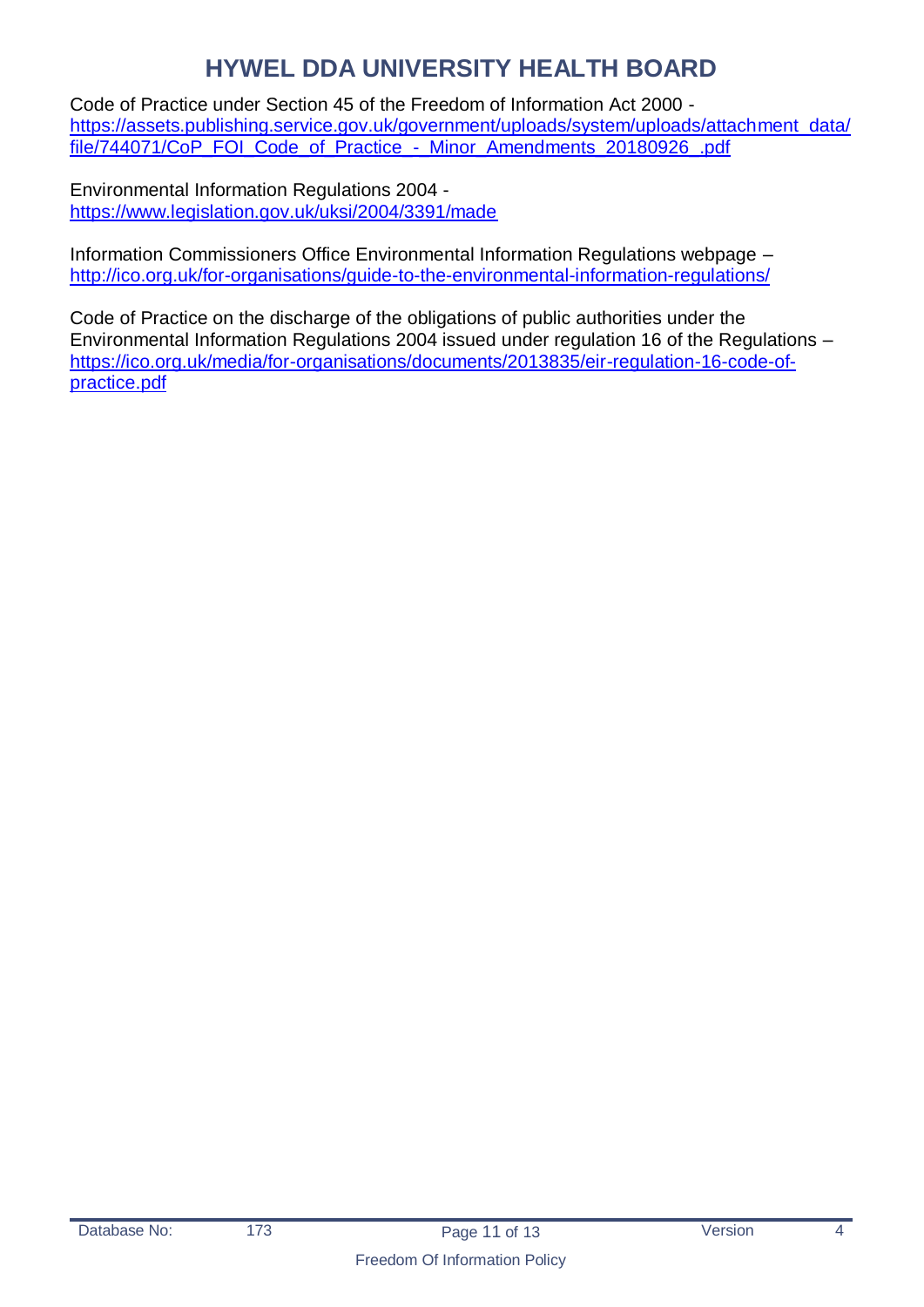23.**APPENDIX A –** 

<span id="page-11-0"></span>